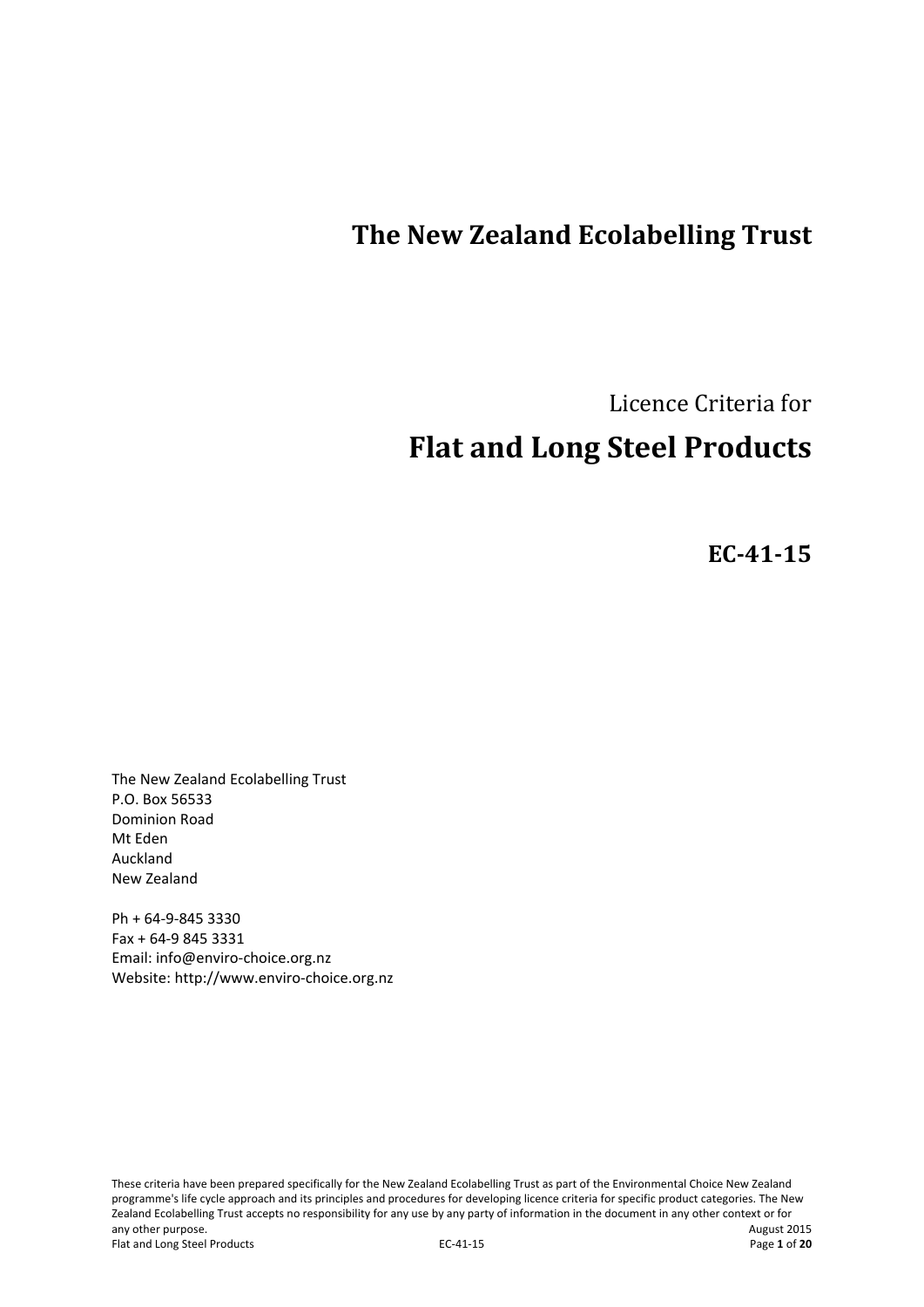# **Table of contents**

| 1              |                                                                       | <b>INTRODUCTION</b>                  |                                      |    |  |
|----------------|-----------------------------------------------------------------------|--------------------------------------|--------------------------------------|----|--|
| $\overline{2}$ | <b>BACKGROUND</b>                                                     |                                      |                                      |    |  |
|                | 2.1                                                                   | Market information                   |                                      |    |  |
|                | 2.2                                                                   |                                      | Methods of iron and steel production | 6  |  |
|                | 2.3                                                                   | Steel processing and finishing       |                                      |    |  |
|                | 2.4                                                                   | Steel production in New Zealand      |                                      |    |  |
|                | 2.5                                                                   | Specification framework              |                                      |    |  |
|                | 2.6                                                                   | Life-cycle issues                    |                                      |    |  |
| 3              | <b>INTERPRETATION</b>                                                 |                                      |                                      |    |  |
| 4              |                                                                       | <b>CATEGORY DEFINITION</b>           |                                      |    |  |
| 5              | <b>ENVIRONMENTAL CRITERIA</b>                                         |                                      |                                      | 11 |  |
|                | 5.1                                                                   | Legal Requirements                   |                                      |    |  |
|                | 5.2                                                                   | <b>Raw Materials</b>                 |                                      |    |  |
|                | 5.3                                                                   | <b>Hazardous Substances</b>          |                                      |    |  |
|                | 5.4                                                                   | Material efficiency                  |                                      |    |  |
|                | 5.5                                                                   | <b>Process Emissions</b>             |                                      |    |  |
|                |                                                                       |                                      | 5.5.1 Effluents to Water             | 14 |  |
|                |                                                                       |                                      | 5.5.2 Point source emissions to air  | 15 |  |
|                |                                                                       | 5.5.3                                | Dust Management Plan                 | 16 |  |
|                | 5.6                                                                   | <b>Energy Management</b>             |                                      |    |  |
|                | 5.7                                                                   | <b>Water Management</b>              |                                      |    |  |
|                | 5.8                                                                   | Waste Management                     |                                      |    |  |
|                | 5.9                                                                   | Storage of Raw Materials and Waste   |                                      |    |  |
|                | 5.10                                                                  | Recyclability                        |                                      |    |  |
| 6              |                                                                       | <b>PRODUCT CHARACTERISTICS</b><br>19 |                                      |    |  |
| 7              | 20<br>REQUIREMENTS AND NOTES FOR ENVIRONMENTAL CHOICE LICENCE HOLDERS |                                      |                                      |    |  |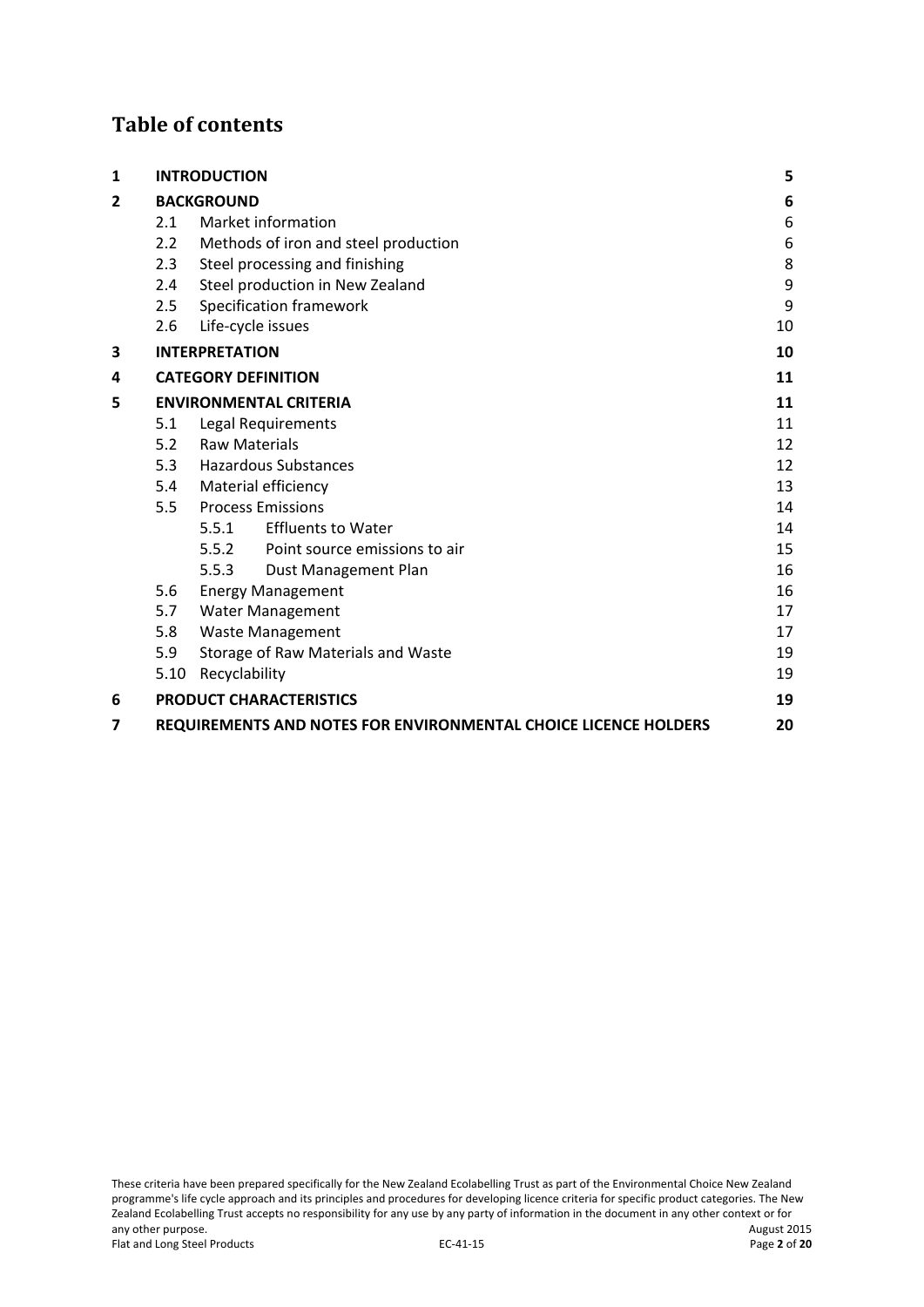These criteria have been prepared specifically for the New Zealand Ecolabelling Trust as part of the Environmental Choice New Zealand programme's life cycle approach and its principles and procedures for developing licence criteria for specific product categories. The New Zealand Ecolabelling Trust accepts no responsibility for any use by any party of information in the document in any other context or for any other purpose. August 2015<br>
Flat and Long Steel Products **C-41-15**<br>
EC-41-15 **EC-41-15** Flat and Long Steel Products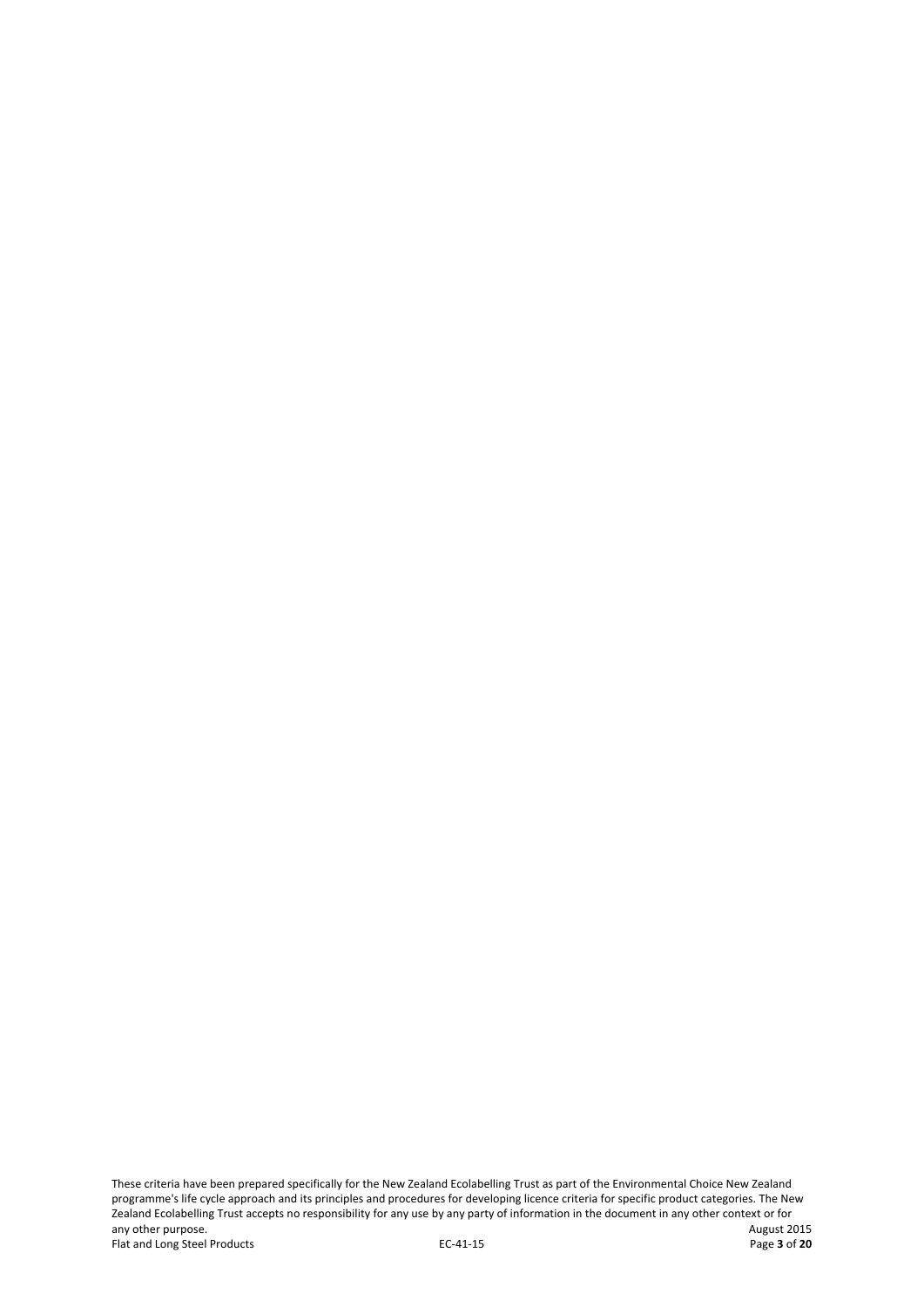# **Specification change history**

Minor clarifications, corrections or technical changes made since the specification was last reviewed and issued in August 2015.

| Date | Version | Change |
|------|---------|--------|
|      |         |        |
|      |         |        |
|      |         |        |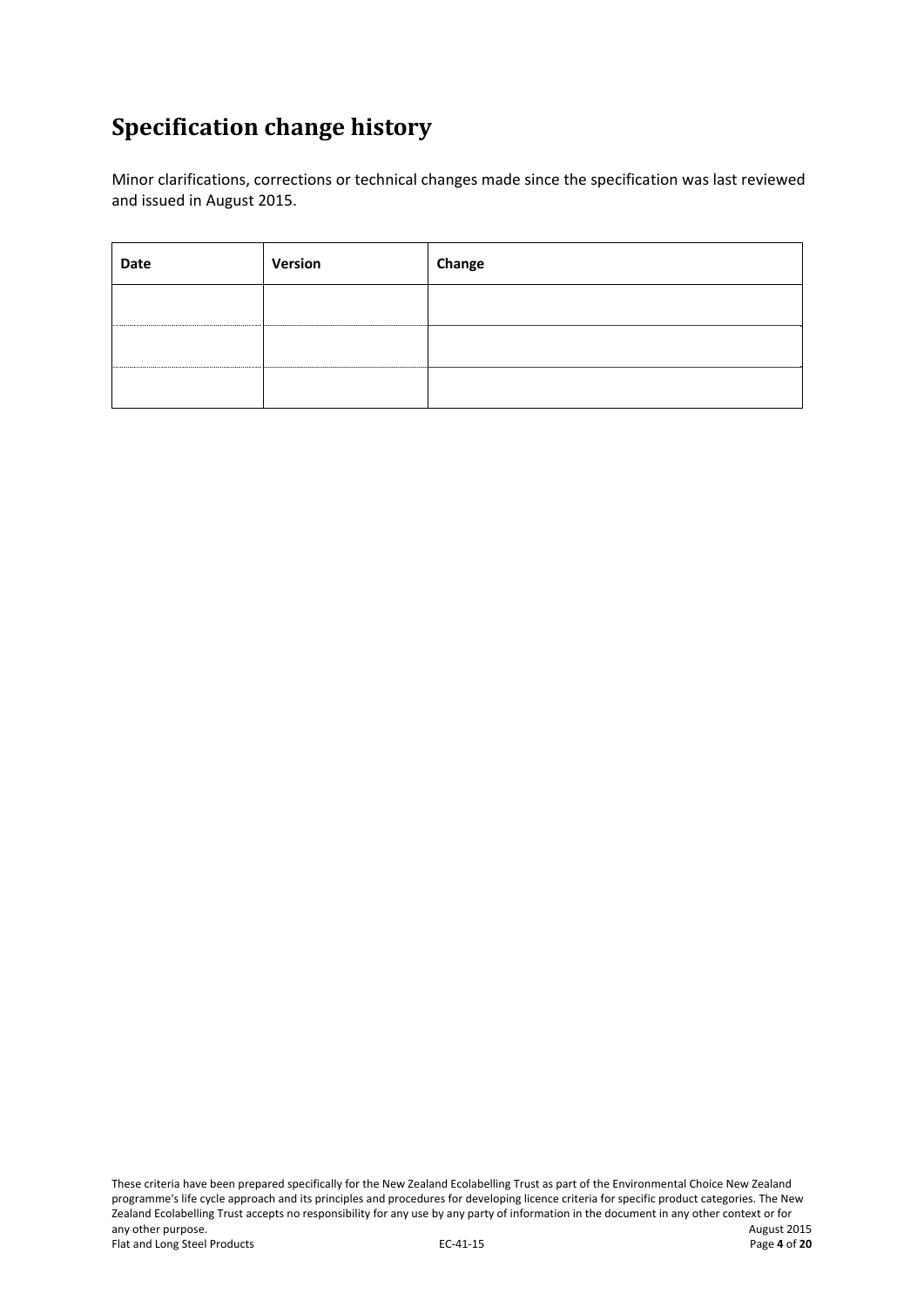# **1 INTRODUCTION**

Environmental Choice New Zealand (ECNZ) is an environmental labelling programme which has been created to help businesses and consumers find products and services that ease the burden on the environment. The programme results from a New Zealand Government initiative and has been established to improve the quality of the environment by minimising the adverse and maximising the beneficial environmental impacts generated by the production, distribution, use and disposal of products, and the delivery of services. The programme is managed by the New Zealand Ecolabelling Trust (the Trust).

ECNZ operates to the ISO 14024:1999 standard "Environmental labels and declarations – Type I environmental labelling – Principles and procedures" and the Trust is a member of the Global Ecolabelling Network (GEN) an international network of national programmes also operating to the ISO 14024 standard.

ISO 14024 requires environmental labelling specifications to include criteria that are objective, attainable and verifiable. It requires that interested parties have an opportunity to participate and have their comments considered. It also requires that environmental criteria be set, based on an evaluation of the environmental impacts during the actual product or service life cycle, to differentiate product and services on the basis of preferable environmental performance.

The life cycle approach is used to identify and understand environmental issues (adverse or beneficial impacts) across the whole life of a product or service (within a defined product or service category). This information is evaluated to identify the most significant issues and from those to identify the issues on which it is possible to differentiate environmentally preferable products or services from others available in the New Zealand market. Criteria are then set on these significant and differentiating issues. These must be set in a form and at a level that does differentiate environmentally preferable products or services, is attainable by potential ECNZ licence applicants and is able to be measured and verified. As a result of this approach, criteria may not be included in an ECNZ specification on all aspects of the life cycle of a product or service. If stages of a product or service life cycle are found not to differentiate environmentally preferable products or services, or to have insufficient data available to allow objective benchmarking in New Zealand, those stages will not generally be included in criteria in the specification. For some issues, however, (such as energy and waste) criteria may be set to require monitoring and reporting. These criteria are designed to generate information for future reviews of specifications.

The Trust is pleased to publish this proposed revised specification for Flat and Long Steel Products. The proposed revised specification has been published to take account of substances and processes harmful to the environment, energy management and waste management.

This proposed revised specification sets out the requirements that flat and long steel products will be required to meet in order to be licensed to use the ECNZ Label. The requirements include environmental criteria and product characteristics. The specification also defines the testing and other means to be used to demonstrate and verify conformance with the environmental criteria and product characteristics.

This specification has been prepared based on an overview level life cycle assessment, information from specifications for similar products from other GEN-member labelling programmes, relevant information from other ECNZ specifications, publicly available information, and information provided by current licensees.

Once finalised, this specification will be valid for a period of five years. Twelve months before the expiry date (or at an earlier date if required), the Trust will initiate a further review process for the specification.

These criteria have been prepared specifically for the New Zealand Ecolabelling Trust as part of the Environmental Choice New Zealand programme's life cycle approach and its principles and procedures for developing licence criteria for specific product categories. The New Zealand Ecolabelling Trust accepts no responsibility for any use by any party of information in the document in any other context or for any other purpose. August 2015 Flat and Long Steel Products EC‐41‐15 Page **5** of **20**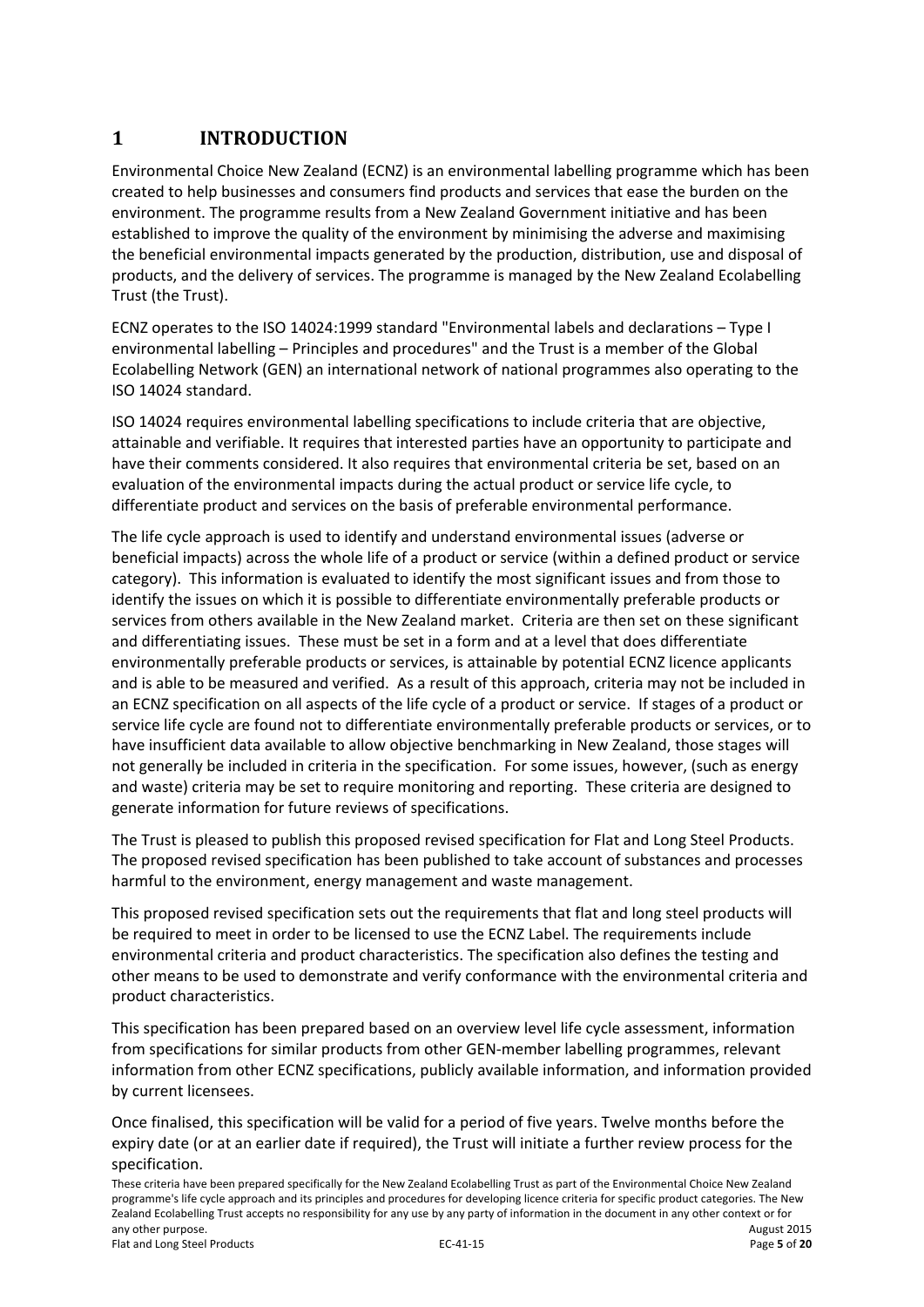# **2 BACKGROUND**

Steel construction products fall into two broad categories: "long" and "flat" products. Long steel products are made from "blooms" or "billets" and include rods, bars/coil sections, wire, reinforcing, nails and small diameter seamless pipes. Flat steel products are made from steel slabs and include plate, strip, hollow sections, large diameter welded pipe and structural beams.

# **2.1 Market information**

Iron and steel are essential materials that are used in a very wide range of construction applications and products, including steel framing, structural steel (beams, channels, angles, etc), reinforcing bar (rebar), wire, roofing and cladding, decking, doors, sashes, windows, ductwork, pipe, fixtures, hardware (hinges, handles, braces, screws, nails, etc), culverts, stormwater drains and manhole covers.

Internationally, crude steel production has risen at a very fast rate since the 1940s and in 2013 global production was of the order of 649 million tonnes per annum. In 2013, New Zealand manufactured of the order of 900 thousand tonnes (kt) steel per annum at two steel production facilities<sup>1</sup>.

Exports of iron and steel from New Zealand are worth about NZ\$ 575 million in 2013, while imports of iron and steel and articles are worth about NZ\$ 890 million each year<sup>2</sup>. Iron and steel imported into New Zealand primarily originates from Australia, however a significant amount of iron and steel and articles are also imported from Asia (South Korea, Japan, Taiwan and others) and the United Kingdom.

There is one integrated steel mill in New Zealand which is operated by New Zealand Steel Limited. At present, this facility produces steel slab and a range of flat products such as roofing and cladding materials and welded pipe.

There is currently one New Zealand producer of long steel products which are manufactured via the EAF process. This facility is due to shut down during 2015. The EAF will be decommissioned with steel billet to be manufactured at the New Zealand Steel integrated mill in Glenbrook and transported to the current rolling mills in Otahuhu.

There is no New Zealand producer of structural steel products, such as beams and columns, however there are a number of importers competing in this market.

# **2.2 Methods of iron and steel production**

There are two main types of steel production facilities:

 Integrated steel mills: Conventional integrated mills use a Blast Furnace (BF) to produce pig iron from sintered iron ore. The fuel for a BF is usually coke, which is produced by pyrolysis of coal. The pig iron is then converted to steel in a Basic Oxygen Process (BOP). BOPs can only use a relatively small proportion of steel scrap (typically between 10 and 35%).

Integrated mills typically produce "plate" products (thickness from 10 mm to 200 mm) or strip products (thickness from 0.2mm to 16mm) but can also produce billet for the production of long steel products. Plate products are used in applications such as ship building, construction and large diameter welded pipes. Thin flat (strip) products are used in automotive body panels, domestic white goods, roofing and cladding materials, etc.

<sup>1</sup> World Steel Association, Crude Steel Production, 1980‐2013.

<sup>2</sup> NZ Trade and Enterprise

These criteria have been prepared specifically for the New Zealand Ecolabelling Trust as part of the Environmental Choice New Zealand programme's life cycle approach and its principles and procedures for developing licence criteria for specific product categories. The New Zealand Ecolabelling Trust accepts no responsibility for any use by any party of information in the document in any other context or for any other purpose. August 2015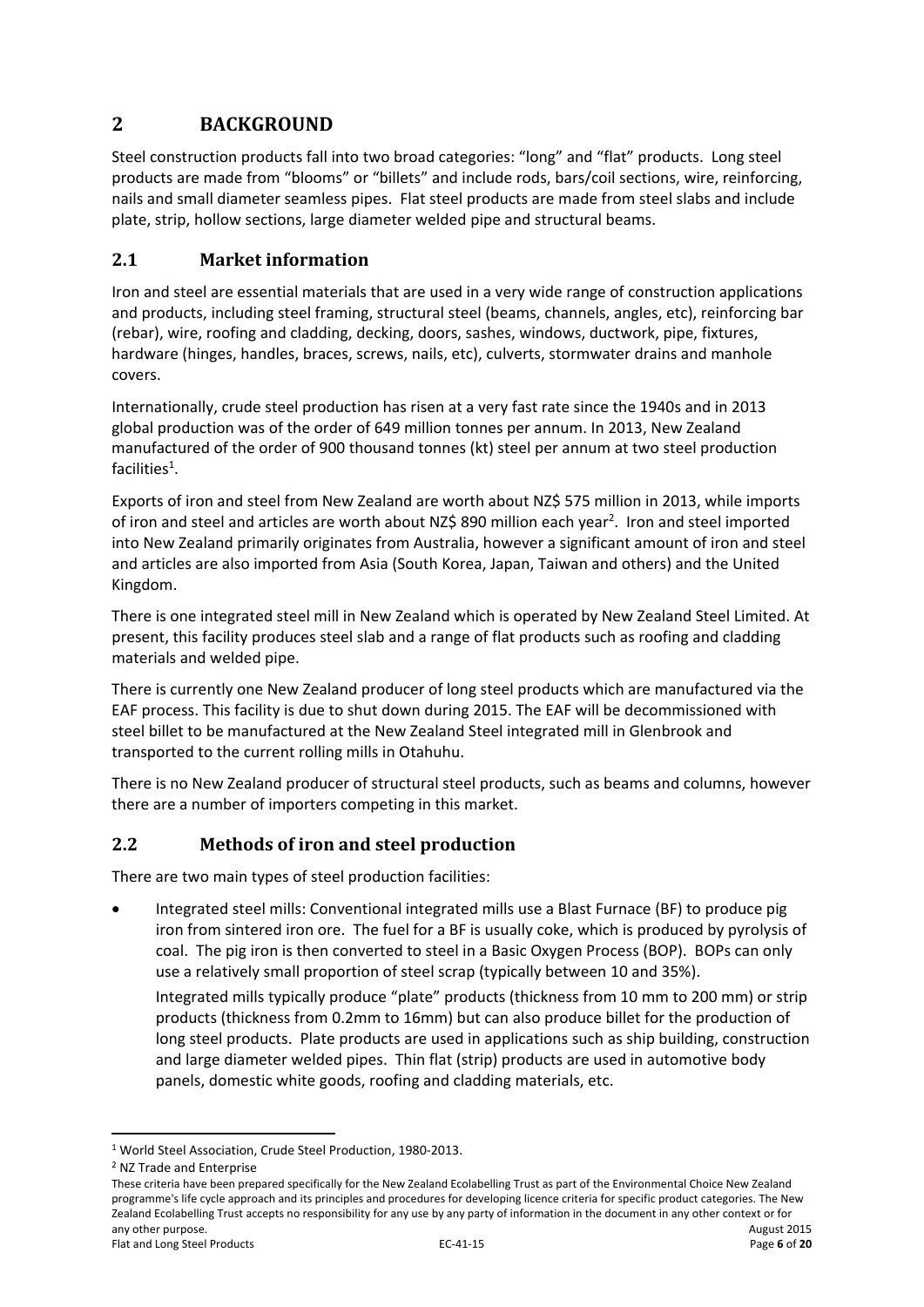Direct melting: Up to 100% steel scrap (or pig iron) is melted and refined by applying a large electrical current in an Electric Arc Furnace (EAF). These facilities are sometimes referred to as mini‐mills.

EAFs typically produce "long" products, such as rods, bars or sections. Typical rod products are the reinforcing bar (rebar) used in concrete. Sections include the large rolled steel joists (RSJ) that are used in building projects. Wire‐drawn products and seamless pipes are also part of the long products group.

There are other iron and steel making technologies that are less commonly used, such as producing Direct Reduced Iron (DRI) pellets or Hot Briquetted Iron (HBI) from iron ore using natural gas. Steel can be produced using an Open Hearth Furnace, however this is much more energy intensive than a BF and is generally only used in developing countries because of the lower capital cost.

Approximately 70% of world steel production is via the integrated route, 30% via EAF. $3$  At a sector level, there is a high level of mutual beneficial dependency between the different manufacturing processes. Production of virgin steel is required to meet demand for steel products. These products have a long life and are not available for recovery and reuse until the end of their useful life. As historic production and demand for steel has been far lower than current demand, there is not sufficient recovered steel available for re-processing in EAF mills to meet demand. Integrated mills are limited in the proportion of recovered steel they can process and have some dependence on EAF mills to provide recycling options for the virgin steel products they produce.

An overview of the iron and steel making processes is shown on Figure 1 below.

<sup>3</sup> World Steel Association, Sustainable Steel. At the Core of a Green Economy, 18 June 2012.

These criteria have been prepared specifically for the New Zealand Ecolabelling Trust as part of the Environmental Choice New Zealand programme's life cycle approach and its principles and procedures for developing licence criteria for specific product categories. The New Zealand Ecolabelling Trust accepts no responsibility for any use by any party of information in the document in any other context or for any other purpose. August 2015 **August 2015 August 2015**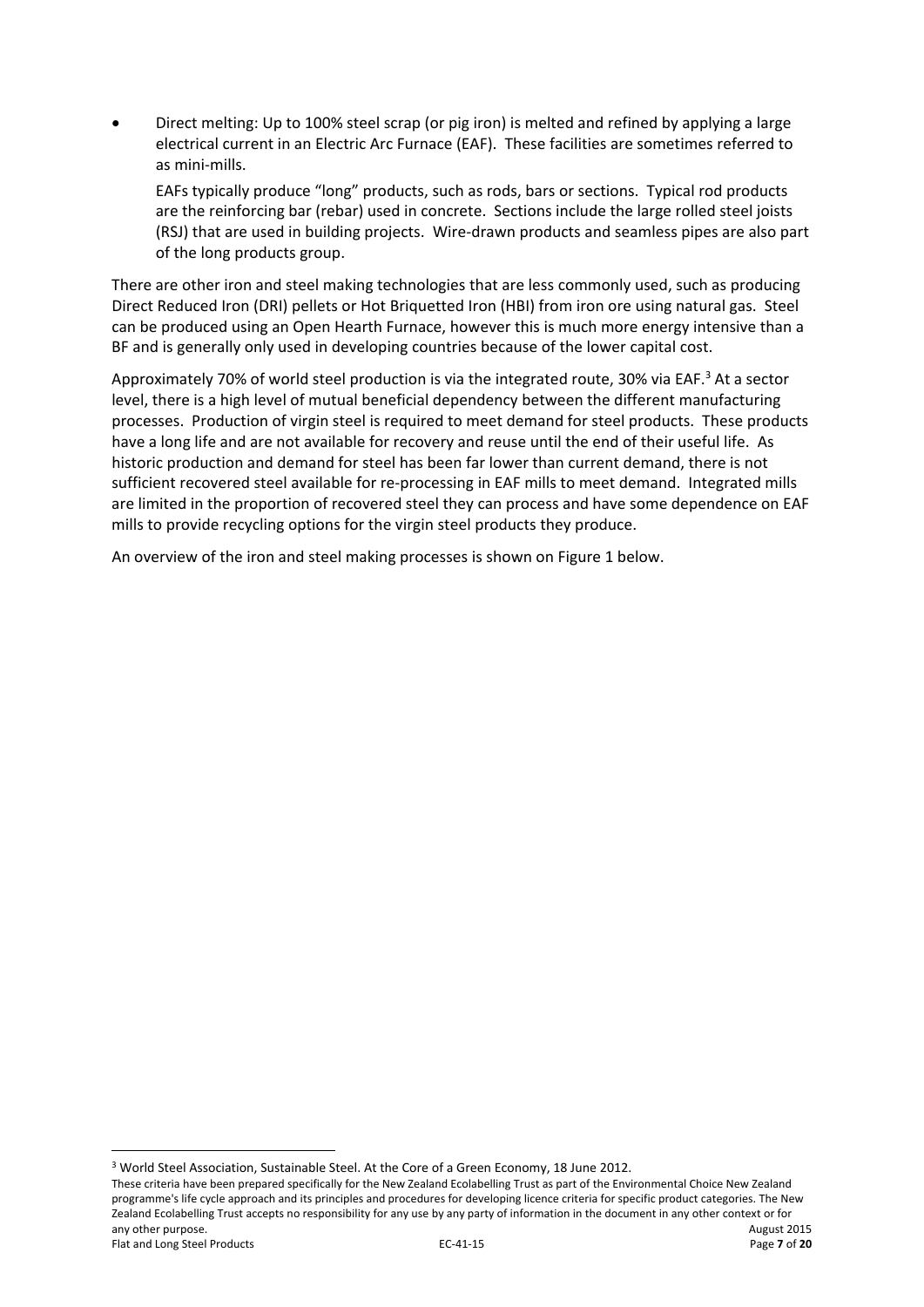



# **2.3 Steel processing and finishing**

The main processing and finishing stages for steel are described below:

These criteria have been prepared specifically for the New Zealand Ecolabelling Trust as part of the Environmental Choice New Zealand programme's life cycle approach and its principles and procedures for developing licence criteria for specific product categories. The New Zealand Ecolabelling Trust accepts no responsibility for any use by any party of information in the document in any other context or for any other purpose.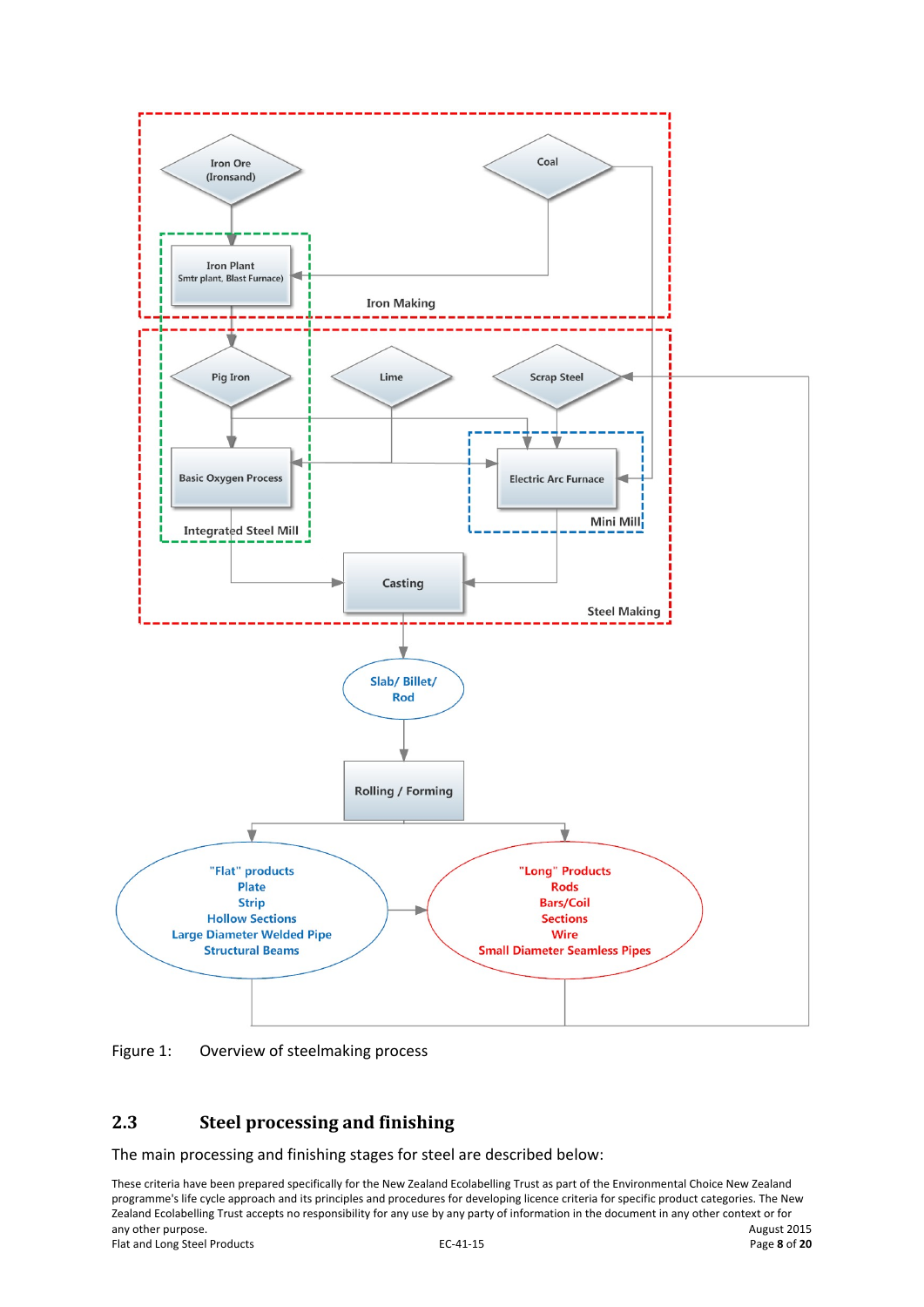- Casting: There are two methods of casting; batchwise (ingots) or a continuous process (slabs, blooms, billets). Continuous casting is more energy efficient.
- Rolling: The metal billet is reduced in thickness in the hot roll mills and further reduced to sheets, bars and rods by cold rolling. Wire is produced by cold drawing steel rod.
- Pickling: To prepare the steel for cold rolling or drawing, pickling (usually acid pickling with sulphuric or hydrochloric acid) is carried out to remove oxides and scale from the surface of the steel.
- Coating: Metal coating processes include coating with zinc (galvanising), zinc/aluminium alloy and painting. Zinc, aluminium or alloy coated steel is often passivated to prevent surface corrosion during storage. Passivation is commonly undertaken using a chromate solution (containing hexavalent chromium which is a known carcinogen). Alternative passivating techniques have been (or are being) developed and are implemented to varying extent for different product categories.

# **2.4 Steel production in New Zealand**

## **Pacific Steel**

Pacific Steel produces approximately 200 kt of steel a year at their facility in Otahuhu, Auckland. The Pacific Steel rolling mills were sold to New Zealand Steel in mid‐2014. Fletcher Building still operate an EAF which uses 100% scrap metal until a new billet facility at NZ Steel's integrated mill is commissioned. The steel billets are rolled into a range of bar (up to 40 mm diameter) and rod (up to 12 mm) products. Billets are also transported to the wire plant, which is a separate facility located close to the steel mill. The Pacific Steel site in Otahuhu produces a wide range of wire rod, reinforcing bar and coil products.

## **NZ Steel Limited**

The only integrated steel mill in New Zealand (NZ Steel) uses a unique iron making process that uses titomagnetitic iron sand extracted from the Waikato North Head mine site. NZ Steel uses a direct reduction process to smelt iron, where the primary reducing agent is sub‐bituminous coal. The molten pig‐iron is converted to steel in a KOBM oxygen steel making furnace (a type of BOP). NZ Steel produces around 650kt of steel each year.

The steel is cast into slabs and then hot or cold rolled. The steel coil is either on‐sold or further processed into products like pipe and hollow sections, welded structural beams and a range of cladding and roofing products. About 60% of the production from NZ Steel is exported. NZ Steel is also installing a billet plant at the Glenbrook site to produce billet for the manufacture of long steel products at the Otahuhu Rolling Mill and wire plant, previously operated by Pacific Steel.

# **2.5 Specification framework**

This specification has been prepared for long and flat steel products. The specification has been prepared based on the production of steel via either an EAF or a BOP. The specification has not included specific criteria around the iron making process. The earlier version of the specification focused on the EAF route due to the ready availability of steel and scrap steel via this route in New Zealand and the production being less complex than steel produced at integrated mills. With the decommissioning of the EAF furnace by Fletcher Building, any steel sold in the New Zealand market produced via the EAF route will be imported into New Zealand and the iron and scrap steel and steel producers may source pig iron and scrap steel from the open trading market. Therefore, it would be challenging to establish benchmarking criteria for iron.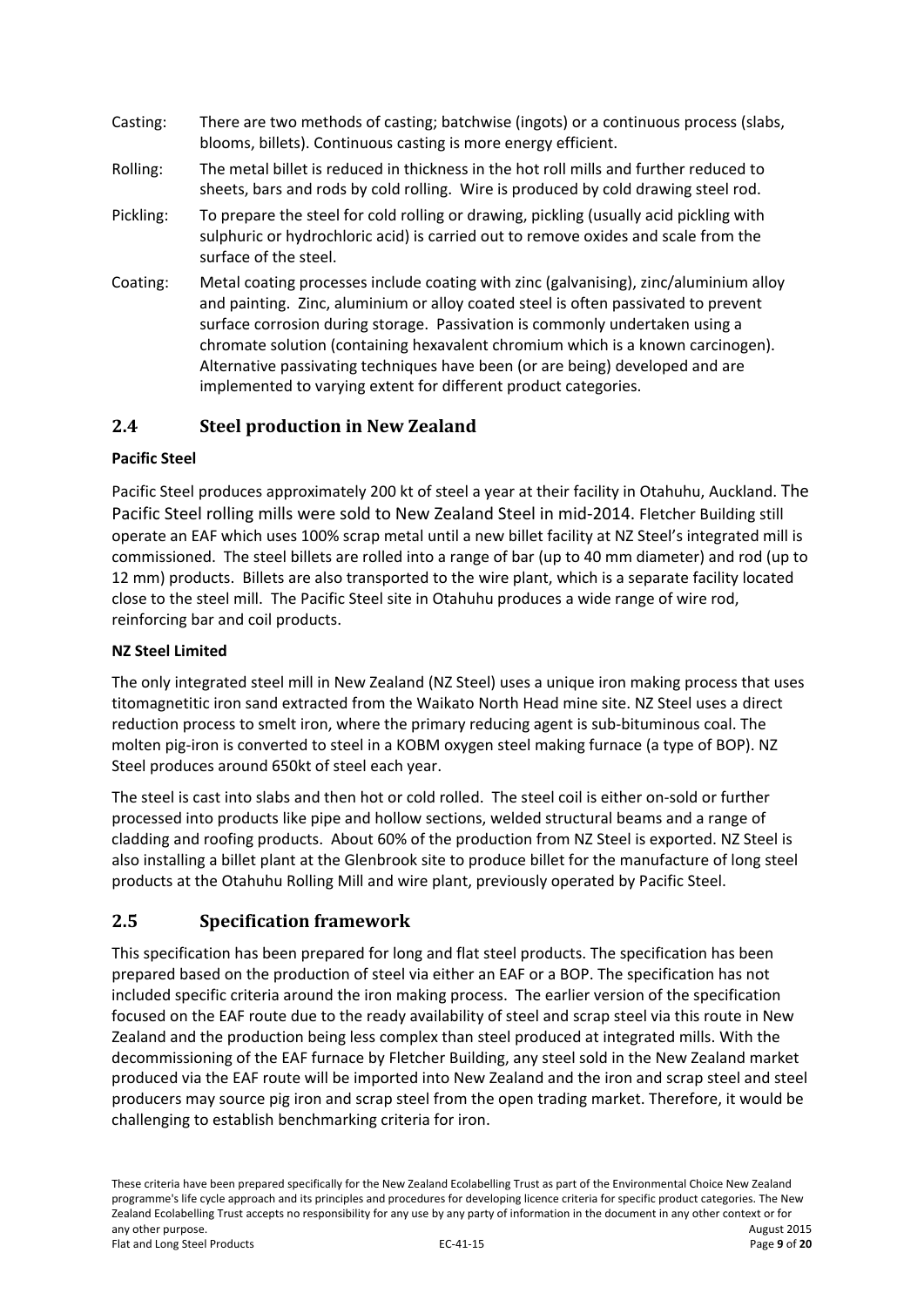While specific criteria for iron making have not been included in the specification, where the steel is produced at an integrated mill, separating the environment impacts of discharges to the environment of the iron making process from the broader site activities would not be possible. The management of wastes and water is also undertaken on a site‐wide basis. Therefore, the specification includes the iron making process where it impacts or relates to site-wide issues. These include the site‐wide requirements around effluents to water, emissions to air, dust management, water management, and waste management.

This specification includes galvanising or metal alloy coating and surface passivation, but does not cover paint coating systems for steel, except where this steel has been painted to prevent surface corrosion during storage and transport.

# **2.6 Life‐cycle issues**

As with all ECNZ specification development work, the life cycle approach for developing this specification has started with a comprehensive, but overview level of evaluation of the whole of life cycle of steel products. The approach has then focussed on those parts of the life cycle and issues most relevant to demonstrably differentiate products within the defined product category – flat and long steel products. As a result of this approach, the upstream boundary of the lifecycle for which environmental criteria are set in this specification is the steel making process and does not include any specific criteria associated with the manufacture of iron. While criteria could be set for ironmaking at an integrated mill where the iron and steel making processes are under the direct control of the licence holder, pig iron used in EAFs is traded on an open market and the supply chain is broken and therefore criteria for the supply of pig iron would be difficult to set, to demonstrate compliance and verify.

# **3 INTERPRETATION**

**"Basic Oxygen Process"** or **"BOP"** means a steel‐making furnace that refines molten iron into steel by injecting hot oxygen to drive off impurities and includes Basic Oxygen Furnances.

**"Electric Arc Furnace"** or "**EAF**" means a steel‐making furnace that uses high‐energy electric arc to melt ferrous scrap, for refining into new steel.

**"Energy Management Programme"** means a program to achieve and sustain efficient and effective use of energy including policies, practices, planning activities, responsibilities and resources that affect the organisation's performance for achieving the objectives and targets of the Energy Policy.

**"Environmentally hazardous material"** means any material, chemical or other substance that if released into the natural environment will threaten human or environmental health.

**"Galvanised"** means steel (roll or coil) which has a thin layer of zinc deposited on its surface, through a hot‐dip or electrolytic process, for the purpose of increasing the steel's corrosion resistance. For the purpose of this document, "galvanising" also includes treatments with zinc-iron, zinc-aluminium or other similar zinc‐based mixtures.

**"GEN"** means the Global Ecolabelling Network.

**"Halogenated organic compound"** means any organic compound incorporating halogens including fluorine, chorine, bromine and iodine.

**"Hazardous Heavy Metal"** means mercury, lead, cadmium, hexavalent chromium and their components.

**"Label"** means the Environmental Choice New Zealand Label.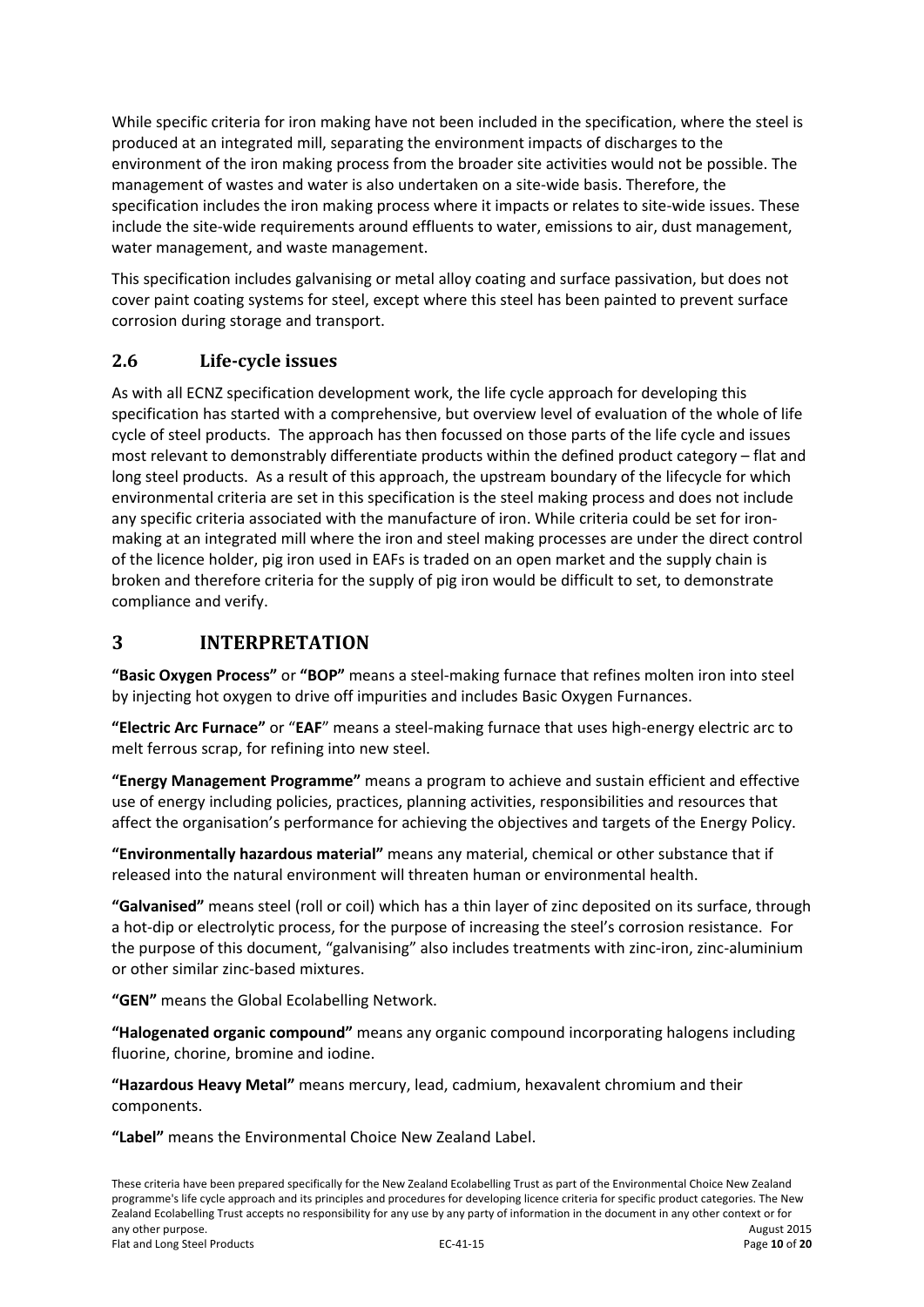**"PCBs"** mean Polychlorinated Biphenyls

**"Raw material"** means a material used in the manufacture of steel.

"**Slushing Oil"** means a treatment applied to galvanised steel coil to prevent surface oxidation.

Where references are made in this document to published lists, standards, or documents, the reference should be read as referring to the most recent edition of these lists, standards or documents.

# **4 CATEGORY DEFINITION**

This category applies to flat and long steel products.

This category includes:

- Long steel for construction products, e.g.:
	- Steel bar and coil
	- Steel wire rod
- Finished long steel construction products
	- Steel bar and rod, such as reinforcing bar or rod
	- Steel wire and wire products, such as nails, reinforcing wire, etc.
	- Steel seamless pipe, tube and associated fittings
	- Steel flats, angles and channels
	- Welded wire mesh.
- Flat steel products
	- Plate
	- Strip
	- Hollow sections
	- Large diameter welded pipe
	- Structural beams (including welded beams)
- Assembled steel products (including welded or assembled products)

The category does not apply to products that incorporate non-steel elements or that have been cast outside the steel mill (e.g.: remelting of steel ingot).

The category applies to products that have been galvanised or otherwise surface treated to prevent surface corrosion.

This category does not apply to products that have been painted, except where this steel has been painted to prevent surface corrosion during storage and transport.

To be licensed to use the Label, the steel product must meet all of the environmental criteria set out in clause 5 and product characteristics set out in clause 6.

# **5 ENVIRONMENTAL CRITERIA**

### **5.1 Legal Requirements**

#### *Criteria*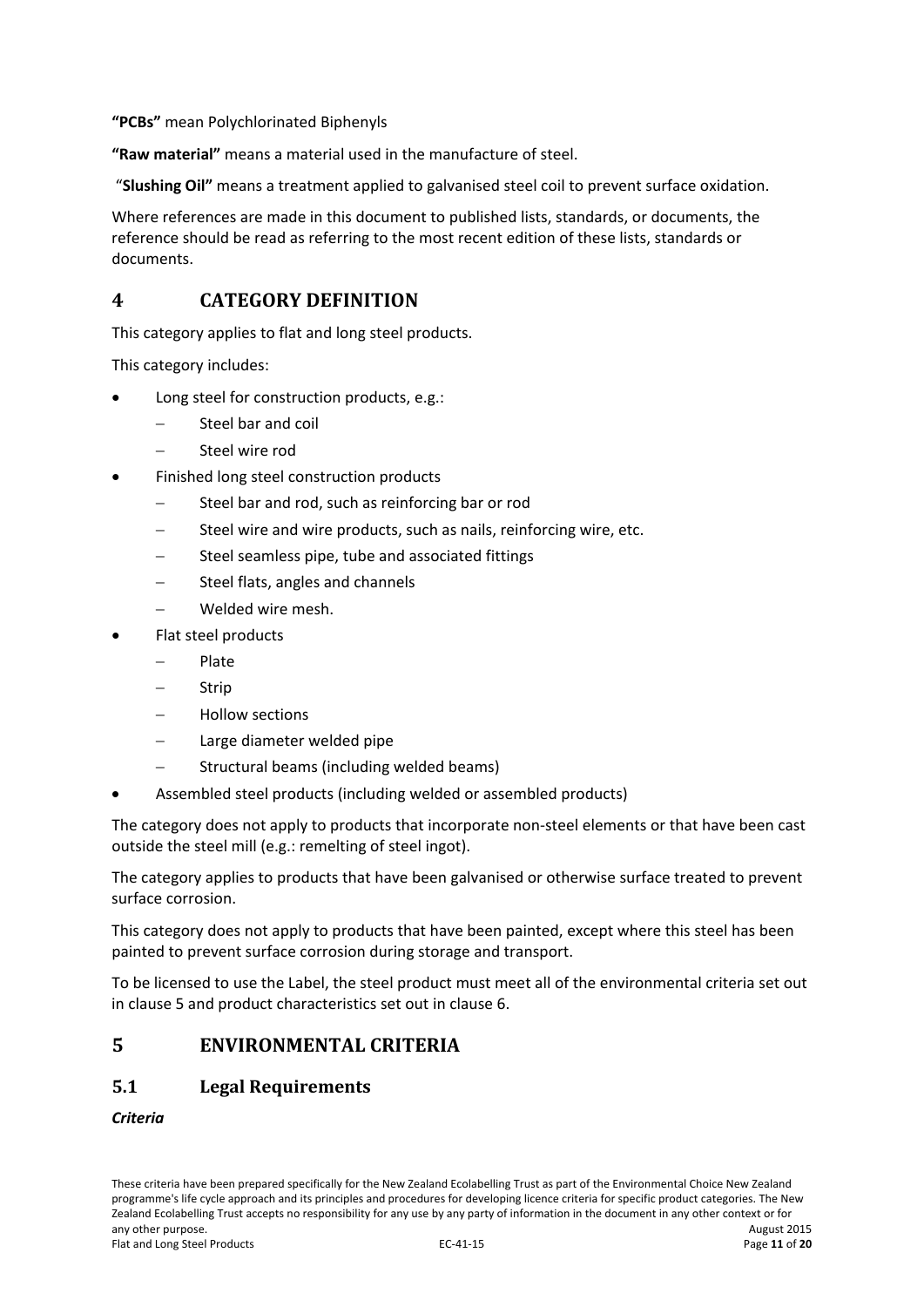The product must comply with the provisions of all relevant environmental laws and regulations that are applicable during the product's life cycle.

#### *Verification Required*

Conformance with this requirement shall be demonstrated by providing a written statement on regulatory compliance, signed by the Chief Executive Officer or other authorised representative of the applicant company. This statement shall be supported by documentation identifying the applicable regulatory requirements and demonstrating how compliance is monitored and maintained.

#### *Explanatory Notes*

Relevant laws and regulations could, for example, include those that relate to:

- Producing, sourcing, transporting, handling and storing raw materials and components for manufacture;
- Manufacturing processes;
- Handling, transporting and disposing of waste products arising from manufacturing;
- Transporting product within and between countries; and
- Using and disposing of the product.

The documentation required may include, as appropriate:

- Procedures for approving and monitoring suppliers and supplies; and
- Information provided to customers and contractors regarding regulatory requirements.

It is not intended to require licence holders to accept increased legal responsibility or liability for actions that are outside their control.

### **5.2 Raw Materials**

#### *Criteria*

Manufacturer's using post‐consumer scrap must implement procedures to exclude feedstocks containing undesirable materials, including:

- i. Radioactive materials
- ii. Polychlorinated Biphenyls (PCBs)

#### *Verification Required*

Conformance with this requirement shall be demonstrated by providing a written statement on compliance, signed by the Chief Executive Officer or other authorised representative of the applicant company. This statement shall be supported by documentation on procedures and standards for excluding feedstock containing undesirable components.

## **5.3 Hazardous Substances**

#### *Criteria*

a Licence holders must report annually to ECNZ on hazardous heavy metals in the steel product, including: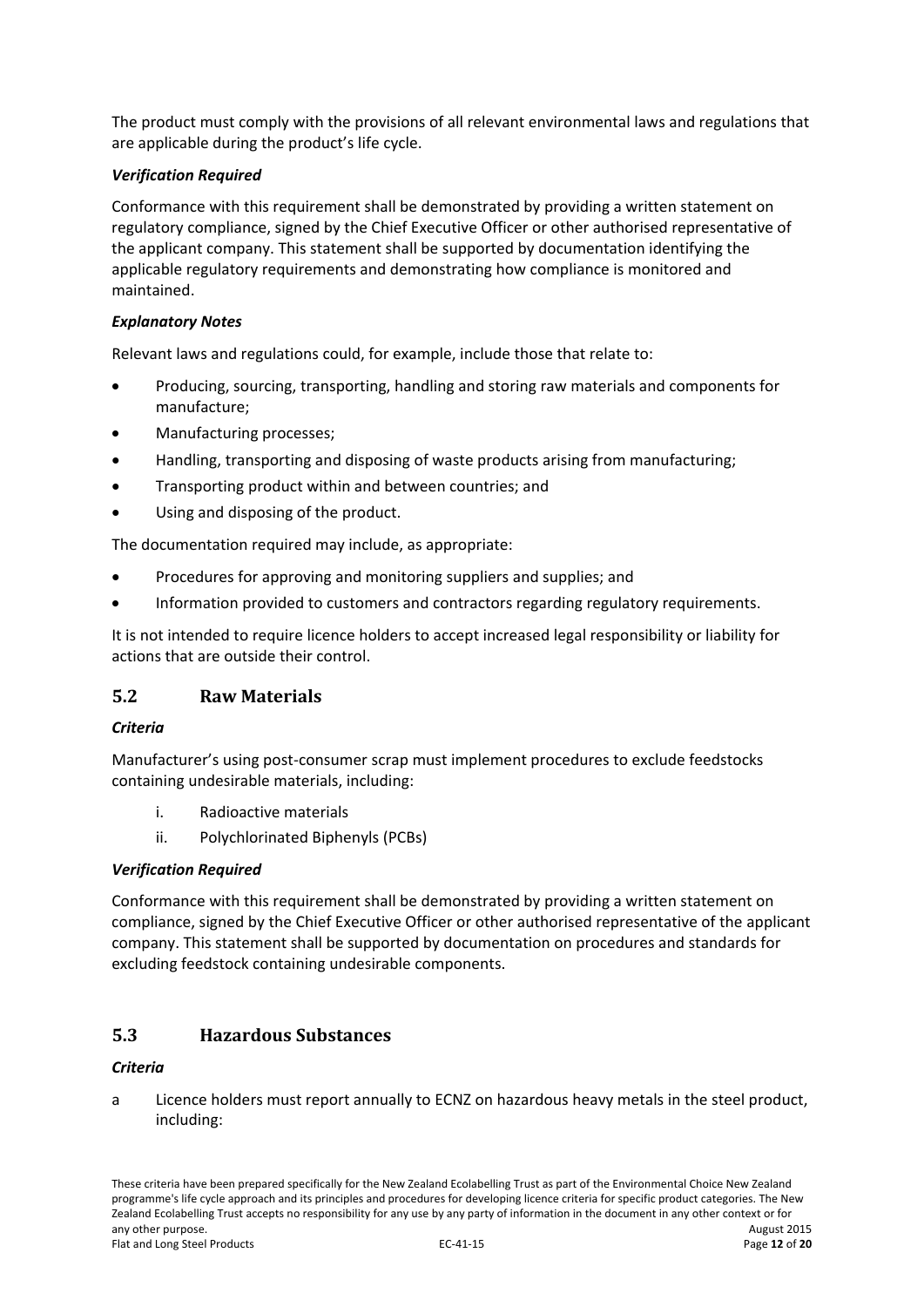- Results of analysis of hazardous heavy metals (lead and cadmium) concentrations in the steel; and
- Initiatives taken to minimise levels of hazardous heavy metals in the steel.

#### AND

- b The steel products shall not be treated with:
	- Compounds containing mercury, lead, cadmium, hexavalent chromium, arsenic or their compounds (except as allowed under clause c);
	- Halogenated organic compounds;
	- Any chemicals that are included in the International Agency for Research on Cancer (IARC) lists for proven (Group 1) or probably (Group 2A) carcinogens; and
	- Slushing oil.

#### AND

- c Zinc and zinc alloy coated steel may be passivated with chromate solutions containing hexavalent chromium (chrome 6+). Licence holders must report annually to ECNZ on measures to reduce and, where possible eliminate chromate passivation, including:
	- Total volume of chromate solution used;
	- Total quantity of steel passivated using chromate solution;
	- The findings of any investigations undertaken into alternatives to chromate passivation;
	- A proposed programme for future investigations into alternatives to chromate passivation.

#### AND

d Small parts such as screws, hinges, bolts etc are exempt from the requirements in b) unless they are parts that are intended to come into frequent contact with skin.

Note: Clause 5.3 (b) means that steel products that are not zinc and zinc alloy coated steel products may not be passivated with chromate solutions containing hexavalent chromium (chrome 6+). Clause 5.3 (c) has been included as there are currently no viable and environmentally preferable alternatives to chromate passivation for zinc and zinc alloy coated steel products. However, once alternatives are commercially viable, ECNZ intends to entirely prohibit the use of chromate passivation.

#### *Verification Required*

Conformance with these requirements shall be demonstrated by providing a written statement on compliance, signed by the Chief Executive Officer or other authorised representative of the applicant company. The statement shall be supported by documentation that includes:

- A description of the policies, procedures and programmes in place to minimise undesirable heavy metals in the feedstock and finished product; and
- Testing results of heavy metal concentrations in steel undertaken in accordance with the relevant ISO or ASTM test methods.
- An annual report to ECNZ report on measures to reduce and, where possible eliminate chromate passivation (if applicable).

# **5.4 Material efficiency**

#### *Criteria*

These criteria have been prepared specifically for the New Zealand Ecolabelling Trust as part of the Environmental Choice New Zealand programme's life cycle approach and its principles and procedures for developing licence criteria for specific product categories. The New Zealand Ecolabelling Trust accepts no responsibility for any use by any party of information in the document in any other context or for any other purpose. August 2015 **August 2015 August 2015** Flat and Long Steel Products EC‐41‐15 Page **13** of **20**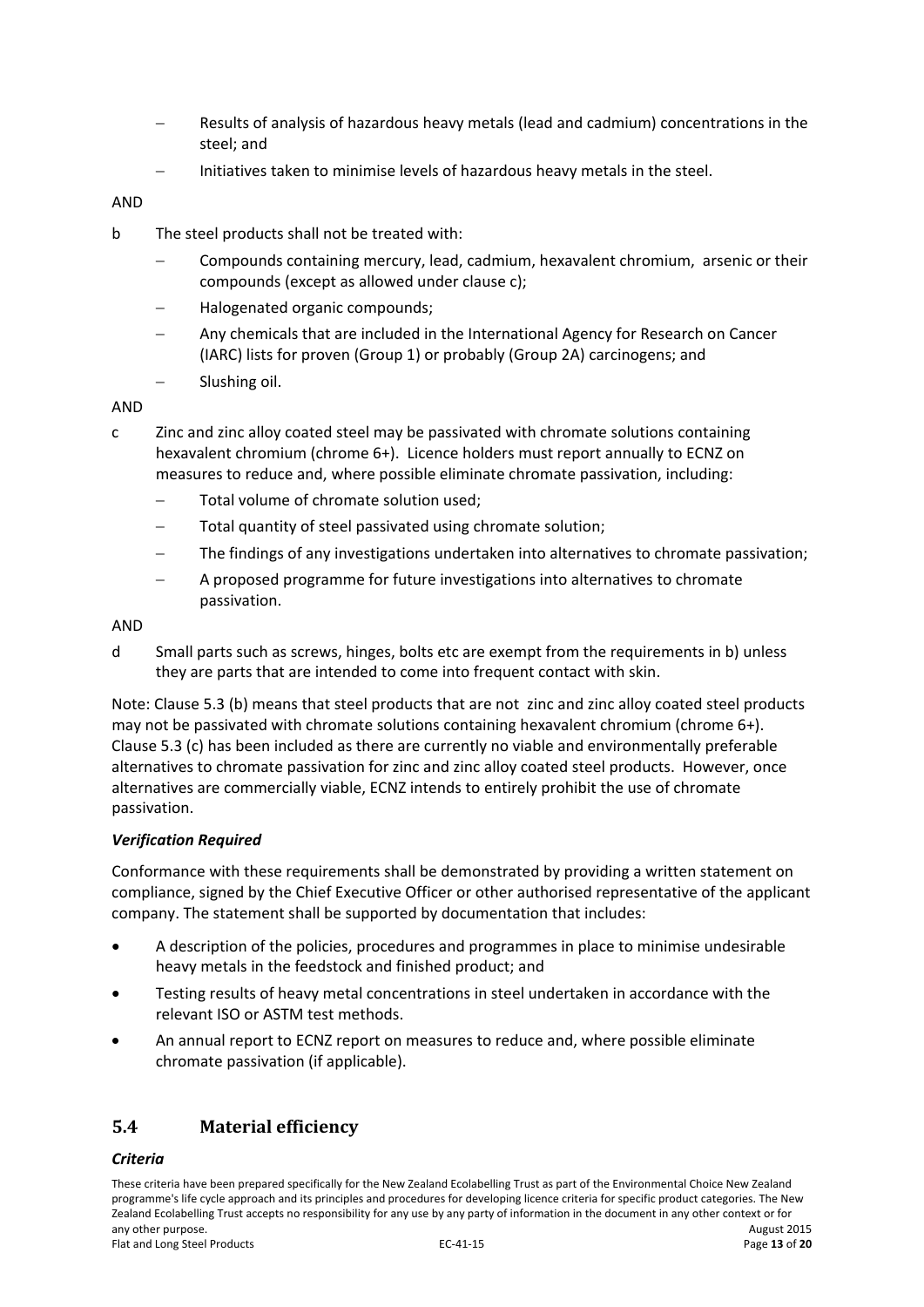Licence holders shall calculate and report the overall material efficiency of the steel making site.

## *Verification Required*

Conformance with these requirements shall be demonstrated by providing a written statement on compliance, signed by the Chief Executive Officer or other authorised representative of the applicant company/licence holder. The statement shall be supported by calculations. The calculation shall be undertaken as follows:

Material efficiency = (crude steel + by-products) / (crude steel + by-products + waste), where

waste = material sent to landfill + material sent to incineration.

Notes:

- Waste includes those materials that ultimately end up in a landfill (onsite or offsite) or are incinerated (with or without heat recovery). This does NOT include utilities waste (e.g. fly ash).
- Slags are only considered waste if they are landfilled or incinerated. Stored slags for future processing or use or slags used for landscaping purposes are not considered waste.
- By‐products are residues that are used; residues not used are considered waste (all flows landfilled or incinerated). Scrap steel should NOT be included as a by‐product.

## **5.5 Process Emissions**

### **5.5.1 Effluents to Water**

#### *Criteria*

a The steel mill, rolling mills and finishing lines must have effective procedures and systems (including an annual improvement plan) in place to minimise emissions of oil and grease, suspended solids and metals in wastewater (including cooling water and stormwater if these contaminants may be present) discharged to the natural environment (natural water bodies, ocean or land).

### AND

- b The steel product manufacturer must have and implement systems to recover process waste water sludges and sediments. The steel product manufacturer must report on how it re-uses process waste sludge and sediment or demonstrate that they are disposed to an appropriate location.
- c Discharges of contaminants to the natural environment (natural water bodies, ocean or land) from the manufacturing site including the iron and steel mill, rolling mills, finishing lines, by‐ product processing areas and waste disposal areas shall be demonstrated to result in acceptable and environmentally sustainable level of impact on the quality of the receiving environment.

### *Verification Required*

Conformance with this requirement shall be demonstrated by providing a written statement of compliance, signed by the Chief Executive Officer or other authorised representative of the Applicant Company. This statement shall be supported by documentation that includes:

 A description of the methods and improvement plans used to control oil and grease, suspended solids and metals, and the efficiency of these methods and plans including

These criteria have been prepared specifically for the New Zealand Ecolabelling Trust as part of the Environmental Choice New Zealand programme's life cycle approach and its principles and procedures for developing licence criteria for specific product categories. The New Zealand Ecolabelling Trust accepts no responsibility for any use by any party of information in the document in any other context or for any other purpose. August 2015 Flat and Long Steel Products EC‐41‐15 Page **14** of **20**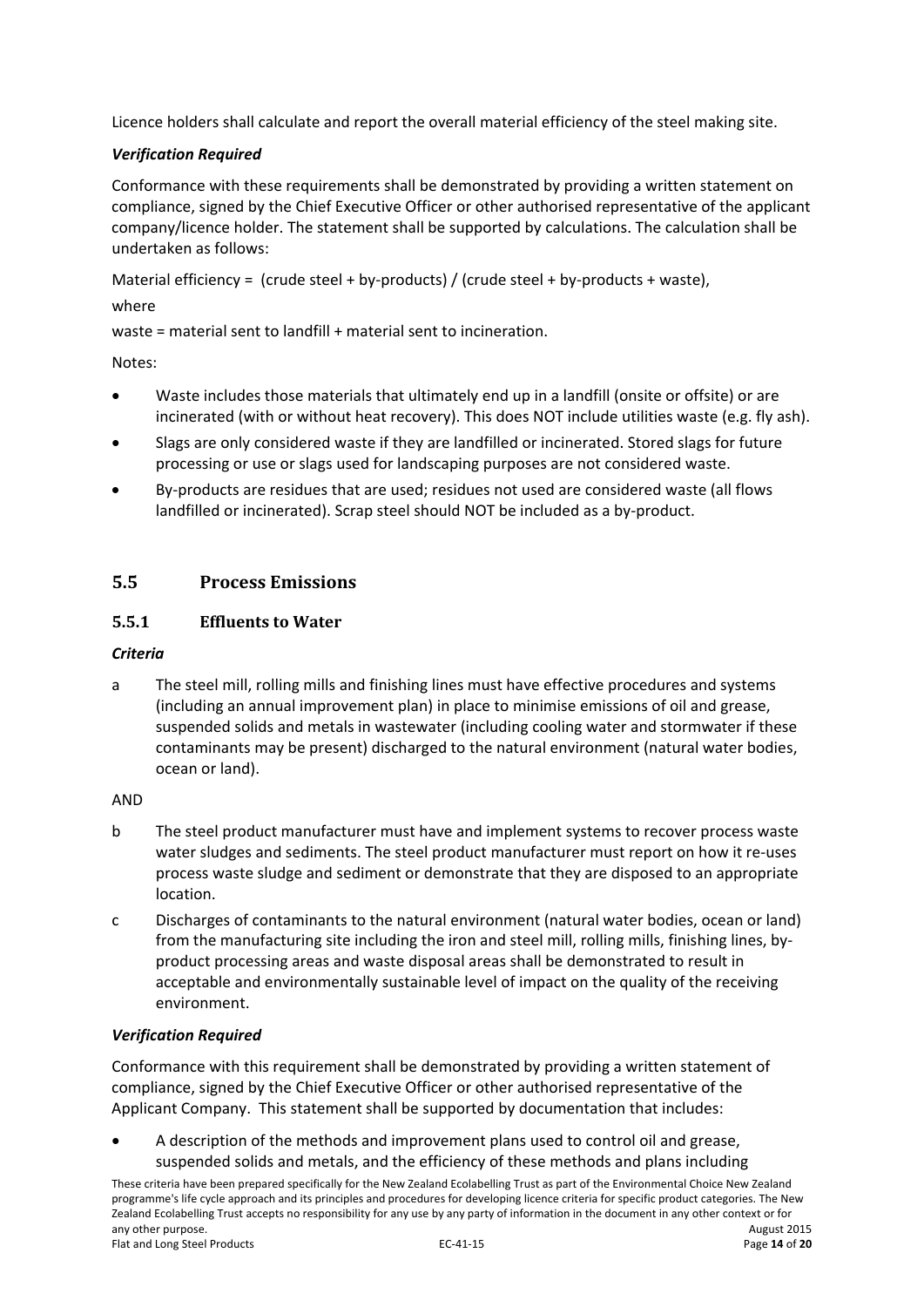monitoring results for suspended solids and metals, carried out using appropriate test methods. This should be reported annually to ECNZ.

- A description of the methods and systems to recover process waste water sludge's and sediments.
- An independent assessment of the discharge quality and its impact on the receiving environment completed by a person or agency competent to complete such an assessment. The assessment may be based on the quality of discharge from the point at which the discharge from the site or any relevant combined or municipal waste collection and treatment system discharges to the natural environment; or from the plant in situations where the plant discharge is mixed with other organisations waste streams and the combined waste stream and its treatment before it is discharged to the natural environment is outside the control of the plant or licence applicant and suitable information is not available on the quality of the combined discharge.

## **5.4.2**

### **5.5.2 Point source emissions to air**

#### *Criteria*

a Primary off gases from steelmaking (both EAF and BOP) and secondary off‐gases (from scrap charging, steel tapping and secondary metallurgy) must be captured to the maximum extent practicable. The captured off gases must be directed to an off‐gas treatment system to control particulate matter.

AND

b Emissions of dioxins and PCBs from steelmaking via the EAF process be measured at least annually and reported to The Trust.

AND

C Discharges to air from the steelmaking and ancillary processes shall be demonstrated to result in acceptable and environmentally sustainable level of impact on the quality of the receiving environment.

### *Verification Required*

Conformance with this requirement shall be stated in writing and signed by the Chief Executive Officer or other authorised representative of the applicant company. This statement shall be accompanied by documentation that includes:

- Information on off gas capture and treatment processes to demonstrate compliance with (a)
- Results of stack emission testing for dioxins and PCBs undertaken in accordance with the relevant ISO, USEPA or ASTM test methods and calculations of the pollutant concentrations to demonstrate compliance with (b).
- A copy of the site's preventative maintenance plan for all air emission control equipment.
- An independent assessment of discharges to air identified in (c) and its impact on the receiving environment completed by a person or agency competent to complete such an assessment. Where the assessment of discharges to air from the iron making process cannot be separated from the overall effects of the activities at the manufacturing site, the effects of iron making process shall be included in the independent assessment.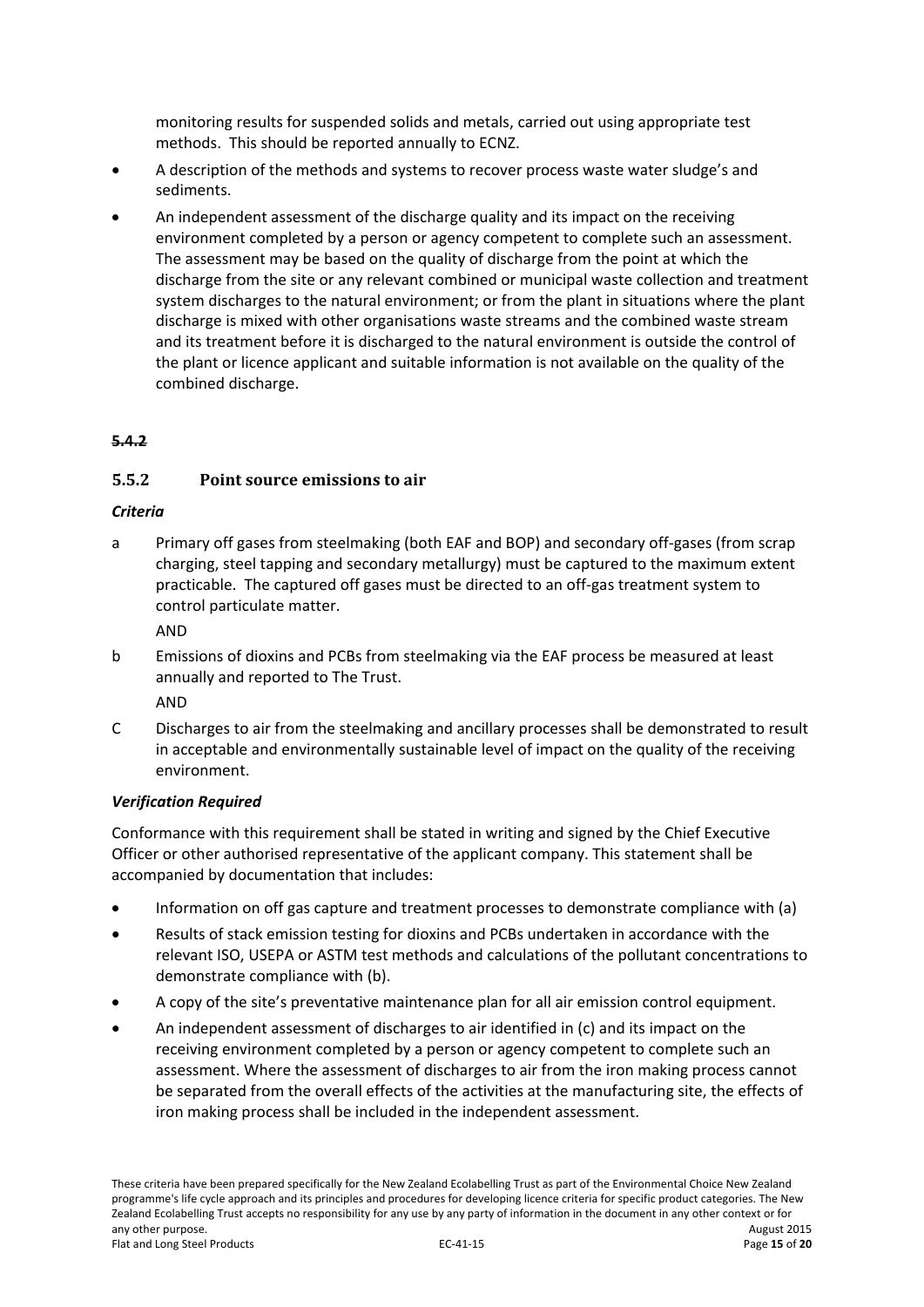# **5.5.3 Dust Management Plan**

## *Criteria*

The steel manufacturer must have and implement a dust management plan covering all areas of the Mill operation including outside stockpiles and non‐point source process emissions.

#### *Verification Required*

Conformance with these requirements shall be stated in writing and signed by the Chief Executive or authorise representative of the applicant company. This statement shall be supported by documentation, including a copy of the site dust management plan and records to show it is being effectively implemented.

### **5.6 Energy Management**

### *Criteria*

- a Electricity consumption in the EAF must not exceed 500 kWh / tonne of liquid steel, based on a rolling 12‐month average.
- b There must be no external energy input (e.g.; electrical energy) into the BOP during normal operations (excludes reheating following relining or maintenance or ladle pre‐heating to avoid tipping).
- c The steel product manufacturer must have and implement effective energy management policies and procedures and/or an energy management programme.
- d Licence holders must report annually to The Trust on energy management, including:
	- The energy input for ladle pre-heating;
	- The percentage of iron tipped requiring re-melting;
	- The total external energy use (e.g.: electricity) associated with re-melting of tipped iron;
	- The total energy use in the BOP due to breakdowns, following relining or maintenance and ladle pre‐heating; and
	- Initiatives to consider or implement recovery of energy from the BOP exhaust gases;
	- Initiatives to reduce iron tipping and use of ladle pre‐heating;
	- Total energy use;
	- Breakdown of total energy use to types of energy used (electrical, chemical, fuel, etc);
	- Breakdown of energy use in the EAF;
	- Breakdown of energy use in the rolling mills and total energy use;
	- Energy use related to production;
	- Energy use related to distribution of steel and steel products;
	- Energy recovered in the form of heat or co-generation of electricity;
	- Initiatives taken to reduce energy use and improve energy efficiency; and
	- Initiatives taken to calculate and reduce embodied energy and  $CO<sub>2</sub>$  emissions associated with energy use.

#### *Verification required*

Conformance with this requirement shall be stated in writing and signed by the Chief Executive Officer or other authorised representative of the applicant company. This statement shall be accompanied by documentation that:

Describes the energy management policies, procedures and programmes; and

These criteria have been prepared specifically for the New Zealand Ecolabelling Trust as part of the Environmental Choice New Zealand programme's life cycle approach and its principles and procedures for developing licence criteria for specific product categories. The New Zealand Ecolabelling Trust accepts no responsibility for any use by any party of information in the document in any other context or for any other purpose. August 2015 **August 2015 August 2015** Flat and Long Steel Products EC‐41‐15 Page **16** of **20**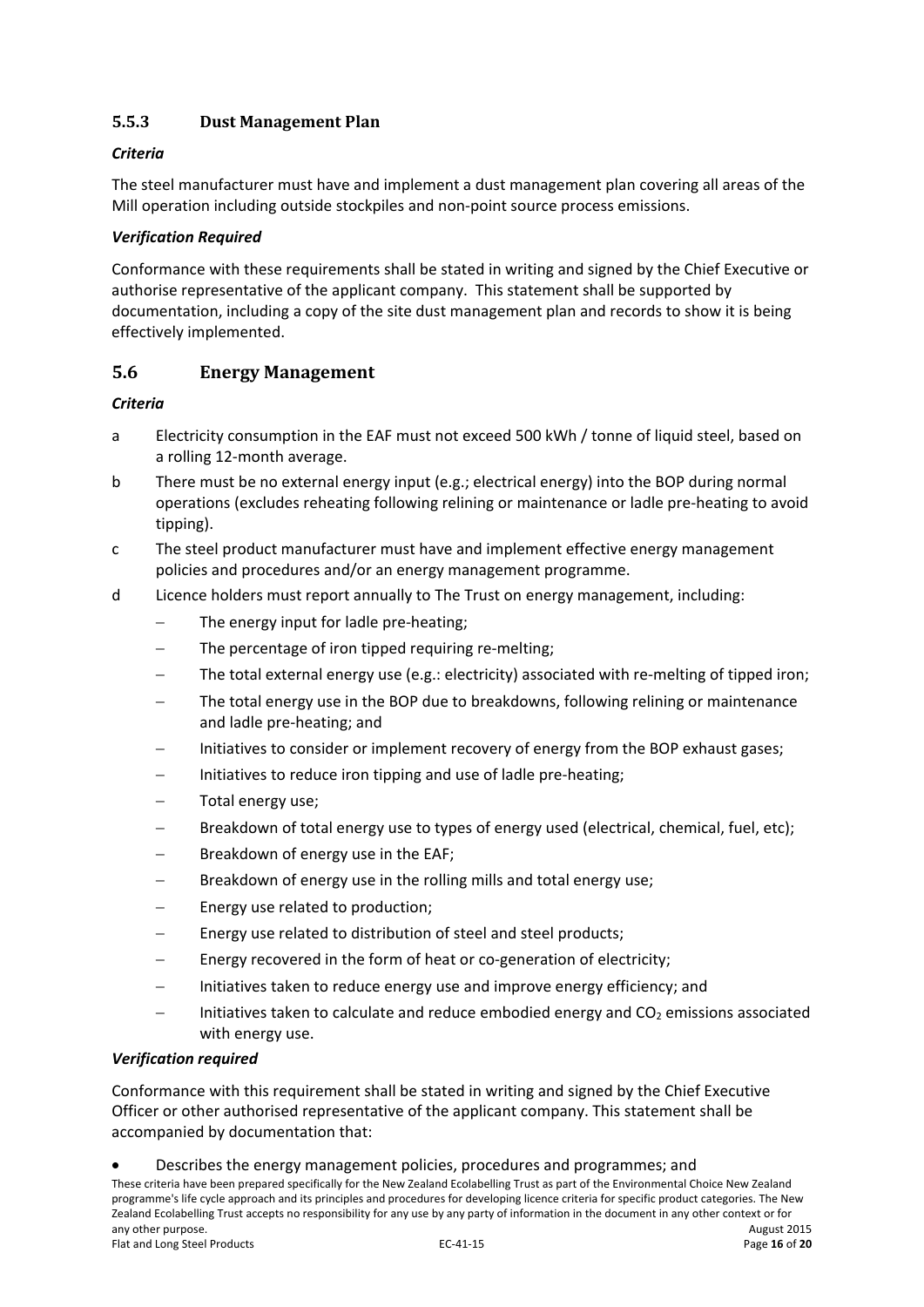Includes annual reports to The Trust on energy use and management.

# **5.7 Water Management**

## *Criteria*

- a The steel product manufacturer shall have systems in place to recycle and re‐use water (including stormwater) and shall implement initiatives to maximise the amount of water recycled including:
	- Re‐use of scrubbing water from wet‐dedusting;
	- Re‐use of treated process water;
	- Re‐circulation of cooling water and water from vacuum generation.
- b The EAF must use a closed loop cooling water system;

Note: The definition of a closed loop cooling water system includes blowdown and top‐up with freshwater to maintain chemical concentrations and to replace water lost through evaporation.

AND

c The steel product manufacturer must have and implement effective water management policies and procedures and/or a water management programme (including improvement plans) including the requirements of a above;

#### AND

- d Licence holders must report annually to The Trust on water management, including:
	- Total water use;
	- Breakdown of total water use to sources of water used;
	- Water use related to production;
	- Breakdown of water recycled or re‐used;
	- Initiatives taken to reduce water abstraction and use, and improve water efficiency; and
	- Initiatives taken to reuse process water on‐site.

### *Verification Required*

Conformance with this requirement shall be stated in writing and signed by the Chief Executive Officer or other authorised representative of the applicant company. This statement shall be accompanied by documentation that:

- Describes the water management policies, procedures and programmes; and
- Includes annual reports to The Trust on water use and management.

# **5.8 Waste Management**

### *Criteria*

- a The steel product manufacturer must have and implement systems to maximise the recovery of dedusting dusts and sludges;
- b Uprisings (excluding slags and dusts covered by (a) above), pre‐consumer steel scrap and millscale shall be recycled;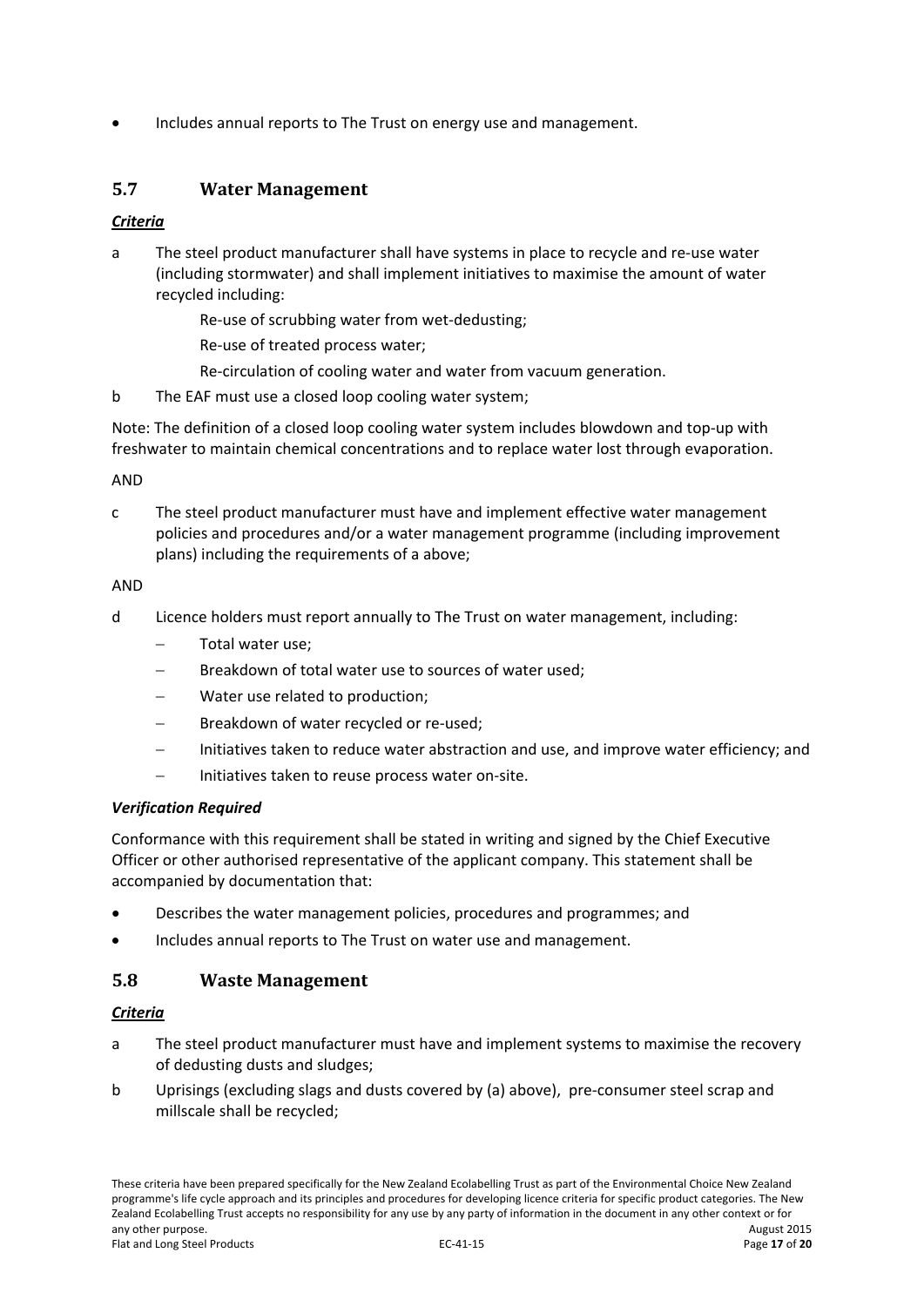- c The steel product manufacturer must have and implement effective waste management policies and procedures and/or a waste management programme (including improvement plans) covering manufacturing operations.
- d Licence holders must report annually to The Trust on waste management, including:
	- Quantities and types of waste recovered for reuse internally and externally;
	- Quantities and types of waste recycled internally and externally;
	- Quantities and types of waste disposed of to landfill;
	- Quantities and types of waste burned internally for energy recovery;
	- Waste generation related to production;
	- Initiatives taken to reduce waste generation and improve recovery/recycling of waste;
	- All ferrous wastes must be diverted from the waste stream and recycled;
	- Quantities of slag generated and recycled;
	- Initiatives undertaken at other steel plants to re‐use or recycled steelmaking slags; and
	- Quantities of pre‐consumer steel scrap, uprisings and millscale and volumes recycled on‐site, or exported for recycling.

#### *Note:*

Uprisings from abnormal conditions or that are contaminated such that they cannot be recycled, are excluded from 5.8(b) above. They are still included in the material efficiency calculation in 5.4 and reporting required in 5.8(d) which includes requirements to report on initiatives taken to reduce waste generation and improve recovery/ recycling. A specific discussion on the cause of contamination and abnormal conditions and why the uprisings cannot be recycled is to be included in the report.

#### *Verification Required*

Conformance with this requirement shall be stated in writing and signed by the Chief Executive Officer or other authorised representative of the applicant company. This statement shall be accompanied by documentation that:

- Describes the waste management policies, procedures and programmes; and
- Includes annual reports to The Trust on waste generation and management.

#### *Verification Required*

Conformance with this requirement shall be stated in writing and signed by the Chief Executive Officer or other authorised representative of the applicant company. This statement shall be accompanied by documentation that:

- Describes the waste management policies, procedures and programmes; and
- Includes annual reports to The Trust on waste generation and management.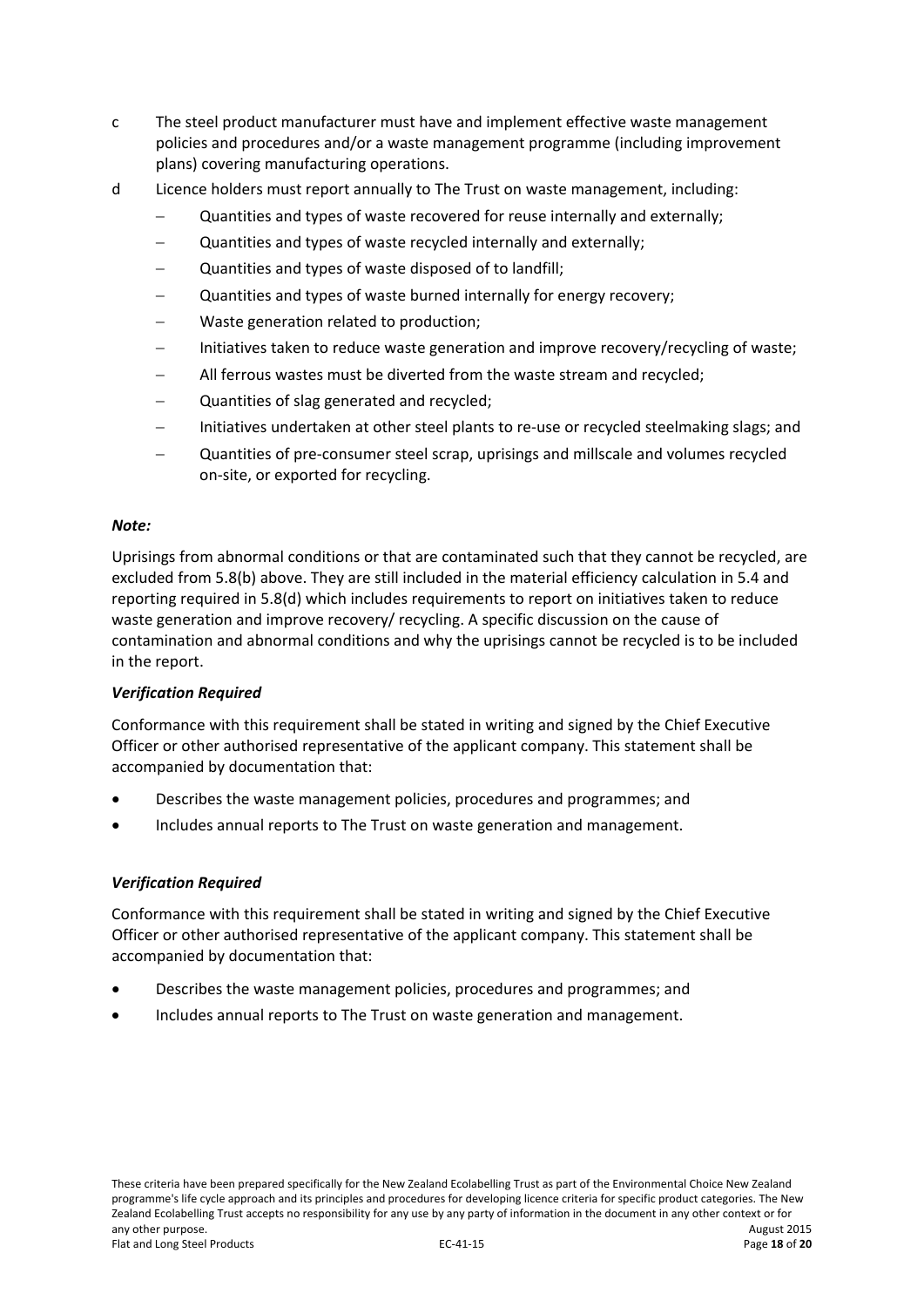# **5.9 Storage of Raw Materials and Waste**

## *Criteria*

The steel manufacturer must have and implement effective management policies, procedures and systems covering the appropriate storage and handling of raw materials, including steel scrap, solid wastes and environmentally hazardous materials. These procedures shall:

- Ensure any storage of steel scrap and other environmentally hazardous materials is located and managed to prevent contamination of surface water or land, including ensuring potentially hazardous liquids are bunded; and
- Include a Spill Response Plan detailing procedures to identify, contain and clean‐up any spill of potentially hazardous substances.

### *Verification Required*

Conformance with this requirement shall be demonstrated by providing a written statement of compliance, signed by the Chief Executive Officer or other authorised representative of the Applicant Company. This statement shall be supported by documentation that includes:

- Details, including photographs, of the location and type of storage facilities on site and the materials stored in each; and
- A copy of the Spill Response Plan and records of test/drills, implementation and reviews.

# **5.10 Recyclability**

## *Criteria*

Steel products must not be impregnated, labelled, coated or otherwise treated in a manner which would prevent recycling and in New Zealand or in the country where the product is used.

### *Verification Required*

Conformance with these requirements shall be stated in writing and signed by the Chief Executive or authorise representative of the applicant company. Relevant test certificates and information sheets shall be supplied for review.

# **6 PRODUCT CHARACTERISTICS**

### *Criteria*

The product shall be fit for its intended use and conform, as appropriate, to relevant product performance standards.

### *Verification Required*

Conformance with this requirement shall be demonstrated by providing a written statement of compliance, signed by the Chief Executive Officer or other authorised representative of the applicant company. This statement shall be supported by documentation:

- Identifying the applicable standards, specifications and or consumer/customer requirements;
- Demonstrating how compliance is monitored and maintained (including quality control and assurance procedures); and
- Records of customer feedback and complaints.